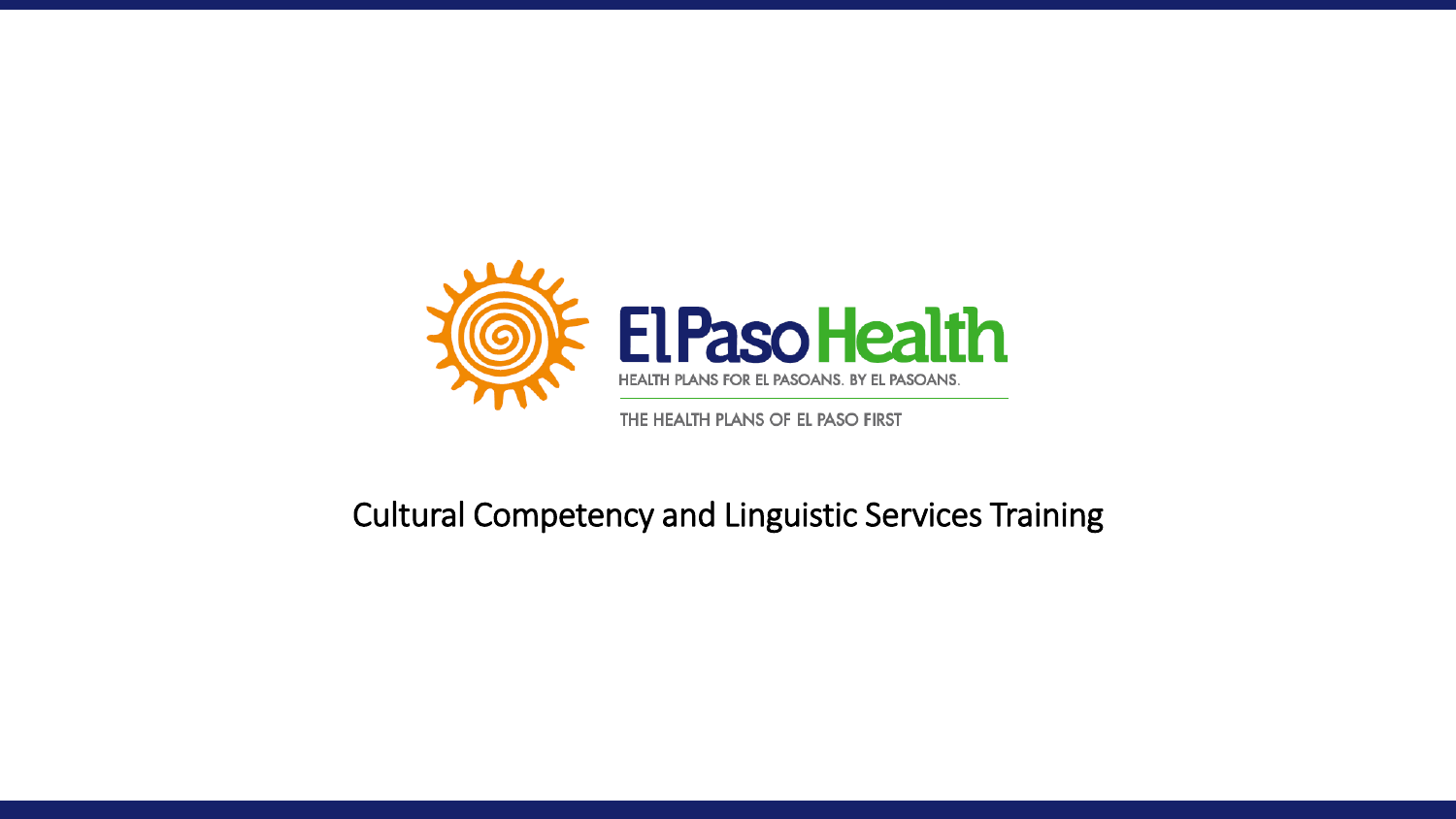- El Paso Health is committed to ensuring that governance; leadership, associates, providers and subcontractors are educated about, remain aware of, and are sensitive to the cultural differences and language needs of our Members.
- To accomplish this goal, El Paso Health established a *Cultural* Competency Plan that reflects the National CLAS principle standards, builds upon our relationships with the community, our Members, and the health care Providers in our borderland community.

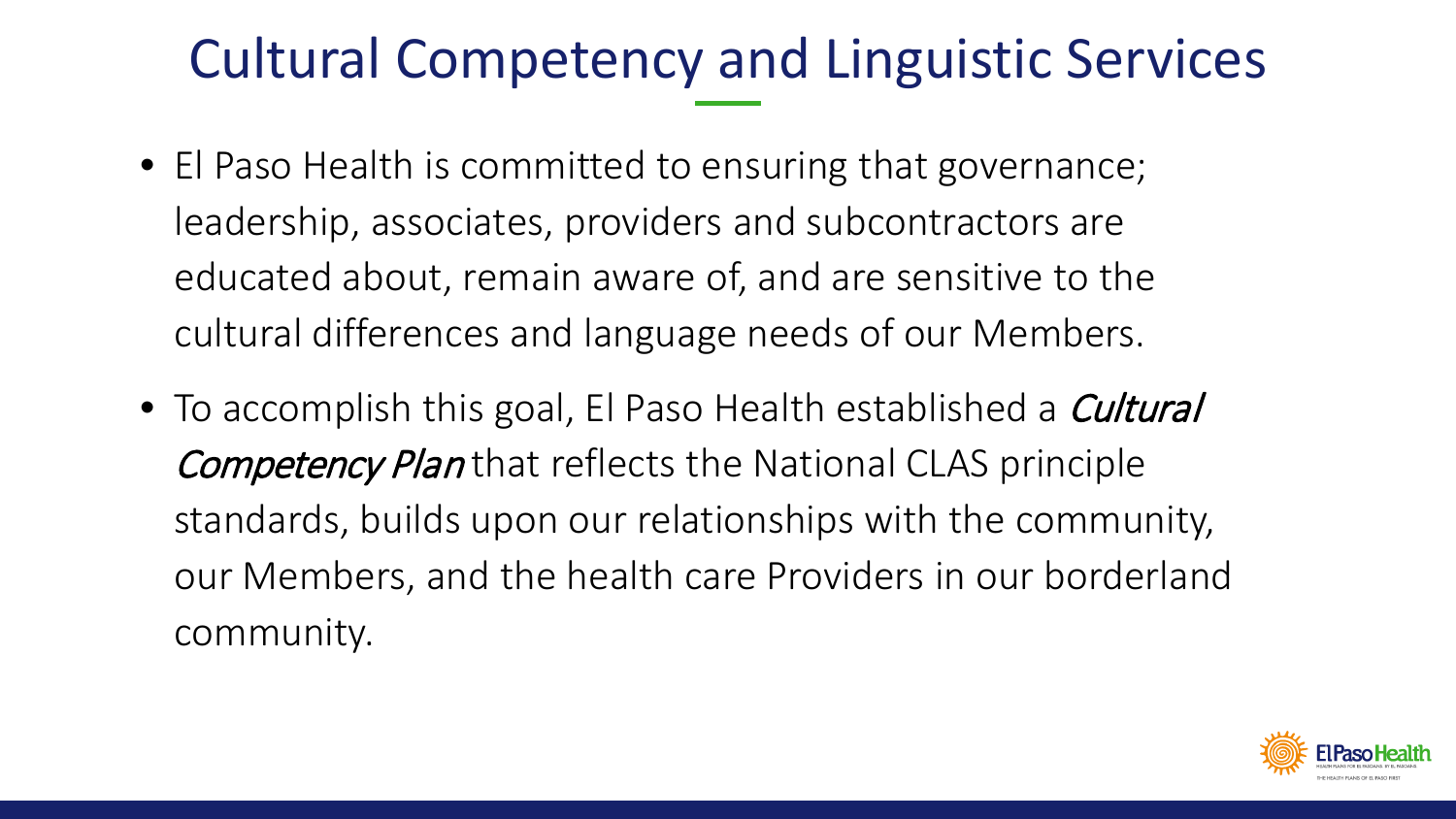- Annually, cultural competency trainings are conducted to further reinforce our expectations for providing services that are respectful of the linguistic, cultural, religious, and disability needs of our Members rights.
- El Paso Health trains Associates and Providers (which includes governance, leadership, and workforce individuals) on the 15 National Culturally and Linguistically Appropriate Services Standards (CLAS) and health equity through policy, practices, and allocated resources.

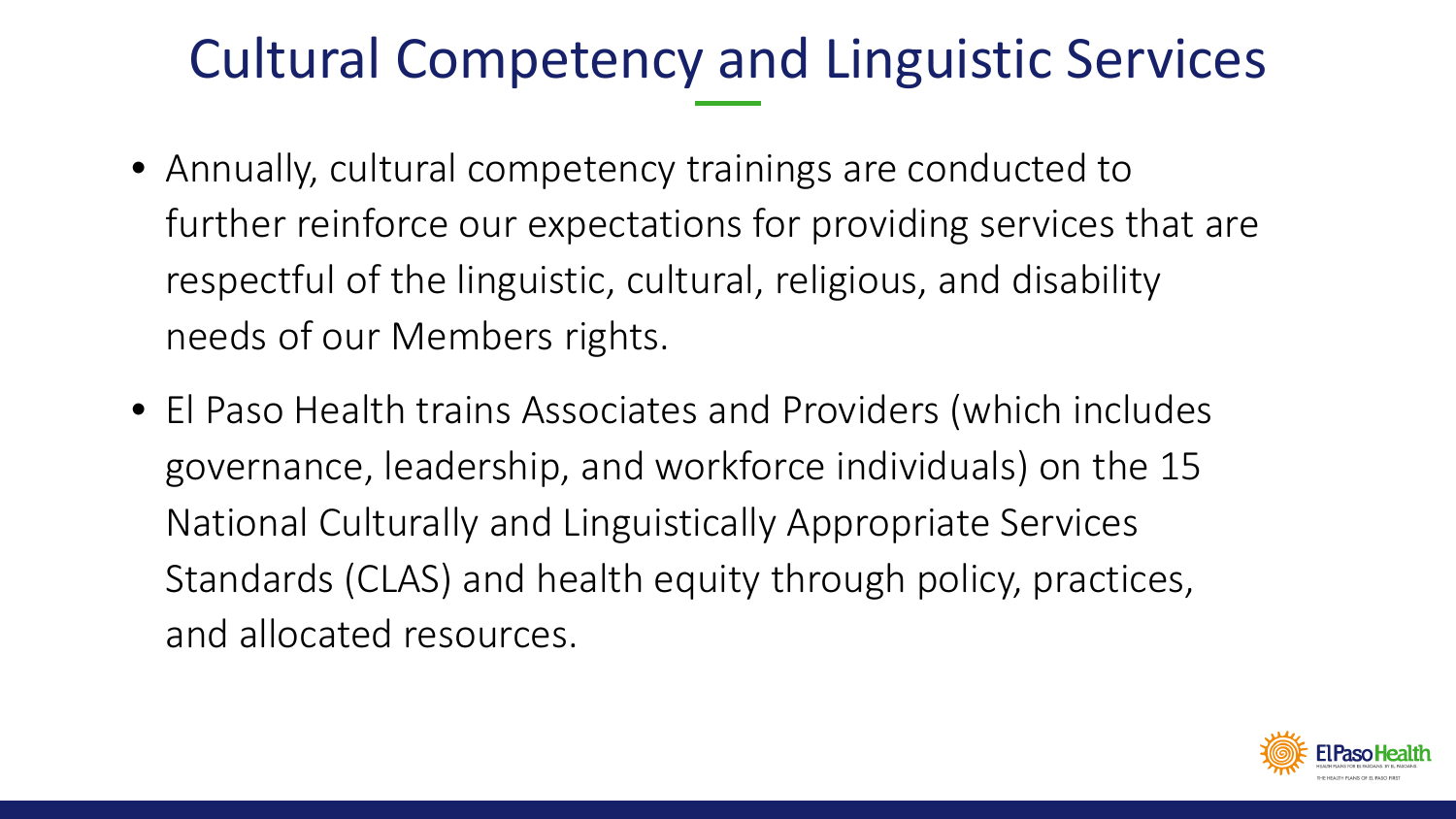Culturally and Linguistically Appropriate Services Standards (CLAS)

- What is CLAS? It is a way to improve the quality of services provided to all individuals, which will ultimately help reduce health disparities and achieve health equity.
- The National CLAS Standards are a set of 15 action steps intended to advance health equity, improve quality, and help eliminate health care disparities by providing a blueprint for individuals and health care organizations to implement culturally and linguistically appropriate services.

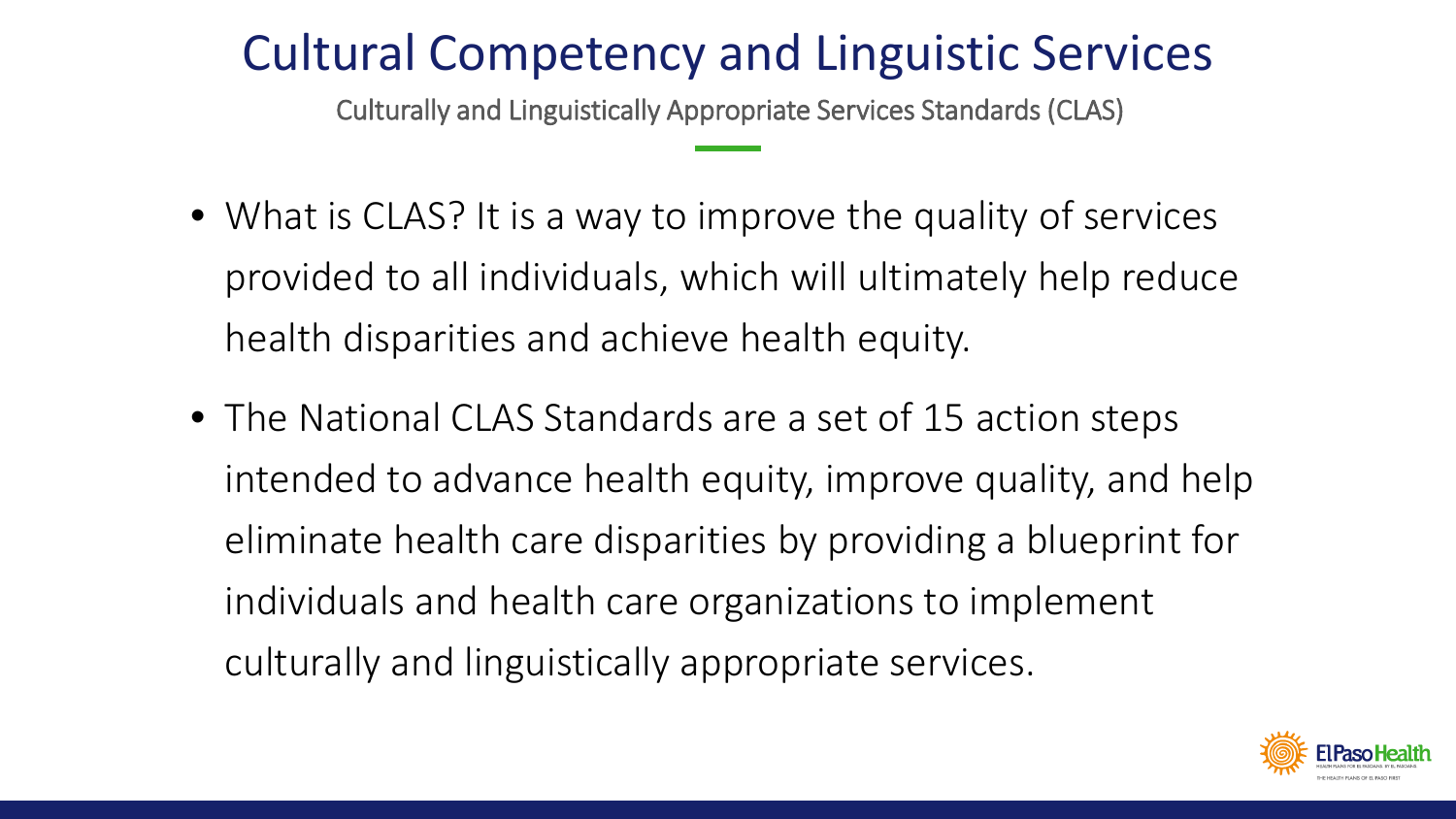Culturally and Linguistically Appropriate Services Standards (CLAS)

#### Principal Standard

1. Provide effective, equitable, understandable, and respectful quality care and services that are responsive to diverse cultural health beliefs and practices, preferred languages, health literacy, and other communication needs.

#### Governance, Leadership and Workforce

- 2. Advance and sustain organizational governance and leadership that promotes CLAS and health equity through policy, practices, and allocated resources.
- 3. Recruit, promote, and support a culturally and linguistically diverse governance, leadership, and workforce that are responsive to the population in the service area.
- 4. Educate and train governance, leadership, and workforce in culturally and linguistically appropriate policies and practices on an ongoing basis.

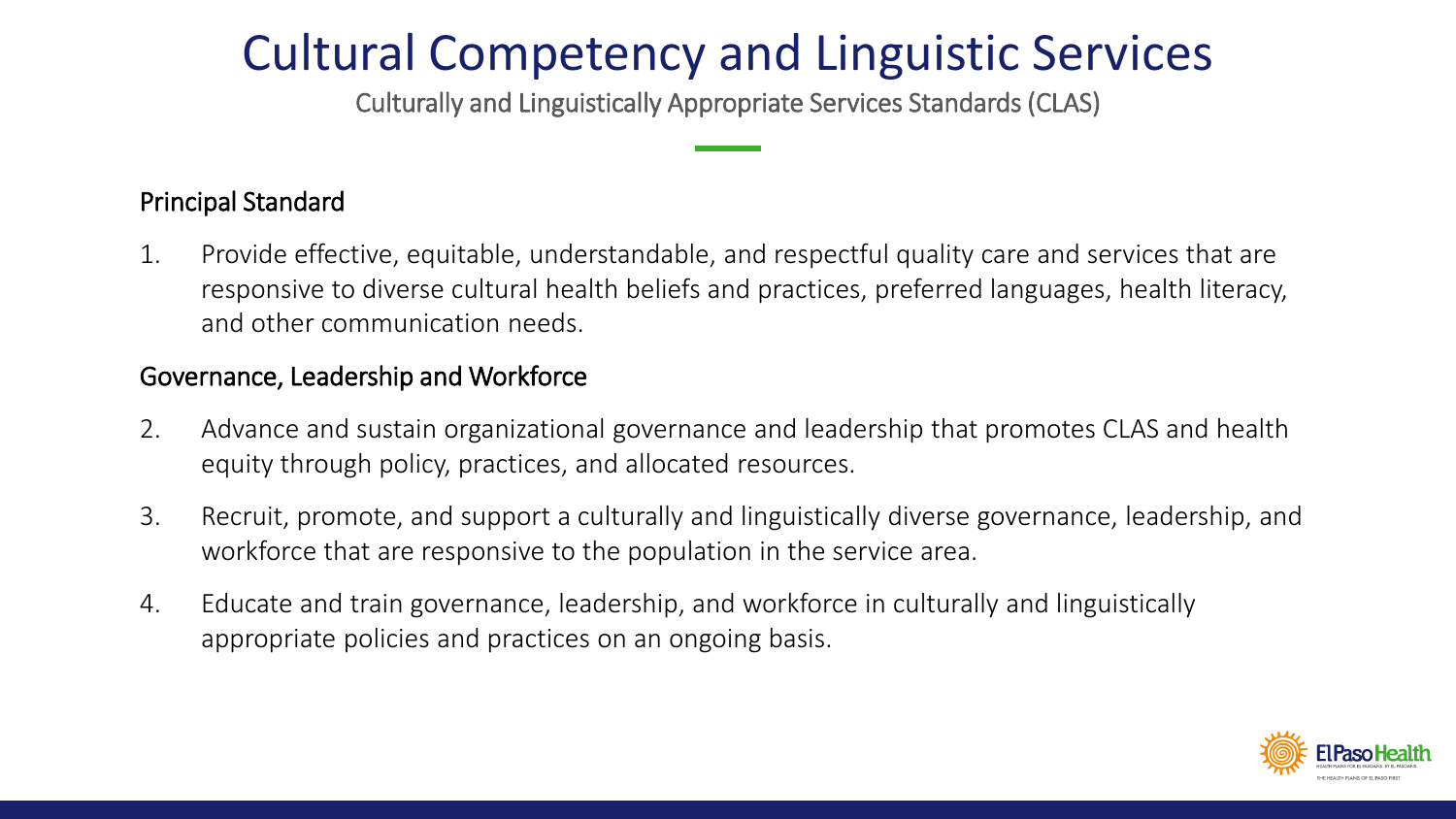Culturally and Linguistically Appropriate Services Standards (CLAS)

#### Communication and Language Assistance

- 5. Offer language assistance to individuals who have limited English proficiency and/or other communication needs, at no cost to them, to facilitate timely access to all health care and services.
- 6. Inform all individuals of the availability of language assistance services clearly and in their preferred language, verbally and in writing.
- 7. Ensure the competence of individuals providing language assistance, recognizing that the use of untrained individuals and/or minors as interpreters should be avoided.
- 8. Provide easy-to-understand print and multimedia materials and signage in the languages commonly used by the populations in the service area.

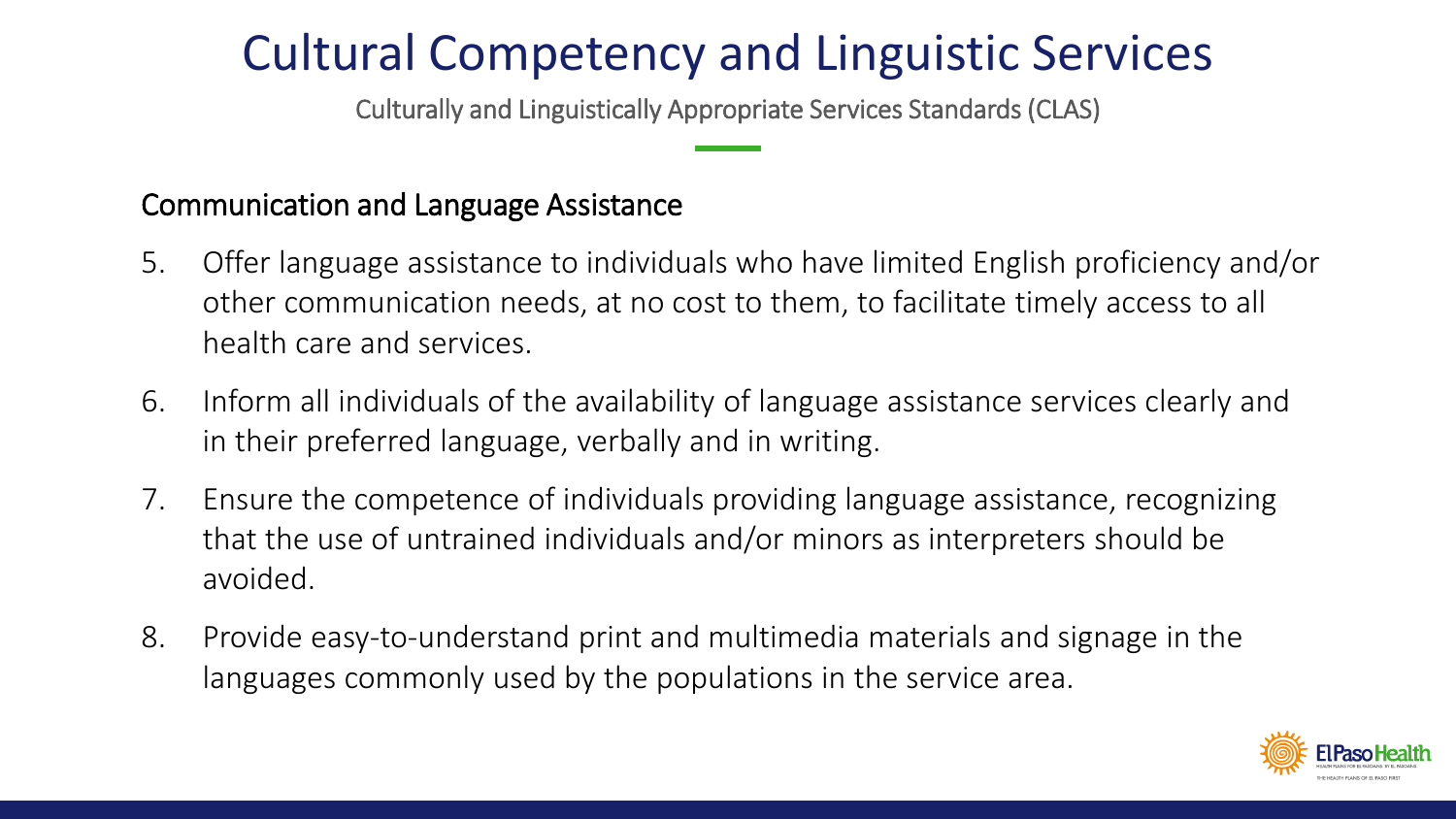Culturally and Linguistically Appropriate Services Standards (CLAS)

### Engagement, Continuous Improvement, and Accountability

- 9. Establish culturally and linguistically appropriate goals, policies, and management accountability, and infuse them throughout the organization's planning and operations.
- 10. Conduct ongoing assessments of the organization's CLAS-related activities and integrate CLAS-related measures into measurement and continuous quality improvement activities.
- 11. Collect and maintain accurate and reliable demographic data to monitor and evaluate the impact of CLAS on health equity and outcomes and to inform service delivery.

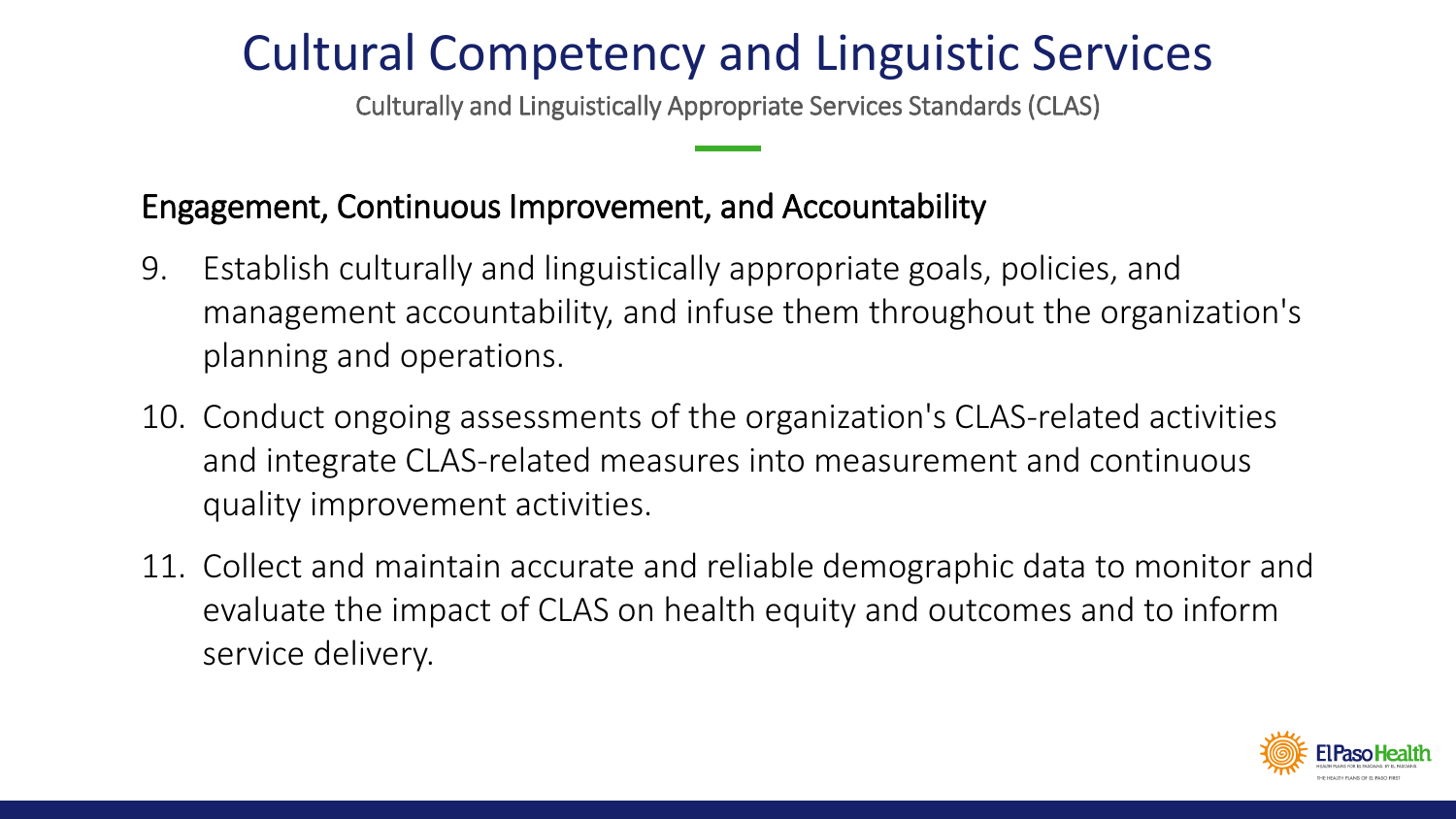Culturally and Linguistically Appropriate Services Standards (CLAS)

#### Engagement, Continuous Improvement, and Accountability Cont.

- 12. Conduct regular assessments of community health assets and needs and use the results to plan and implement services that respond to the cultural and linguistic diversity of populations in the service area.
- 13. Partner with the community to design, implement, and evaluate policies, practices, and services to ensure cultural and linguistic appropriateness.
- 14. Create conflict and grievance resolution processes that are culturally and linguistically appropriate to identify, prevent, and resolve conflicts or complaints.
- 15. Communicate the organization's progress in implementing and sustaining CLAS to all stakeholders, constituents, and the general public.

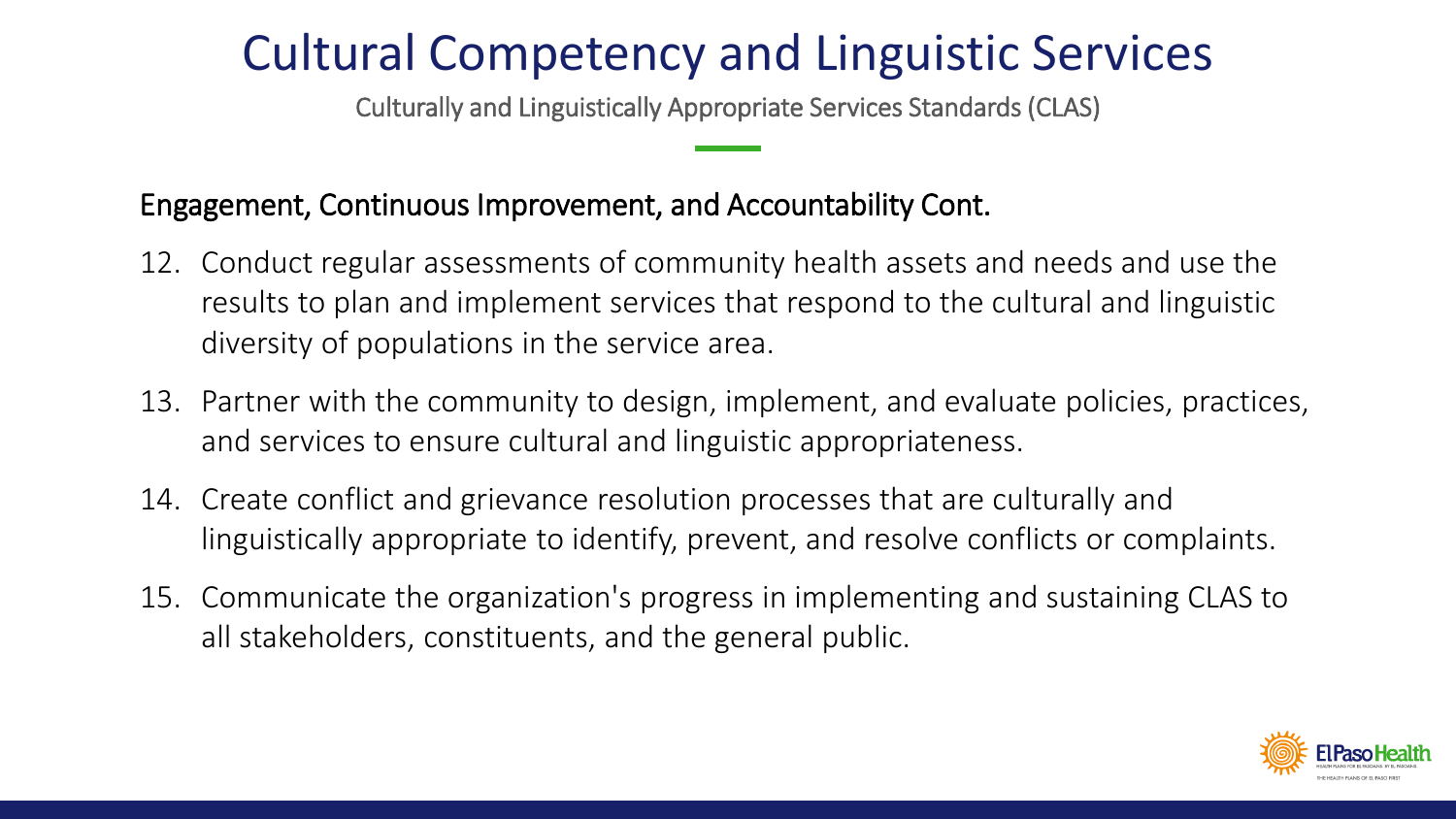### Cultural Competency

- It is important to recognize that people of different cultures have different ways of communicating, behaving, and problem-solving.
- Cultural Competency means the ability of individuals and systems to provide services effectively to people of various cultures, races, ethnic backgrounds, and religions in a manner that recognizes, values, affirms, and respects the worth of the individuals and protects and preserves their dignity.

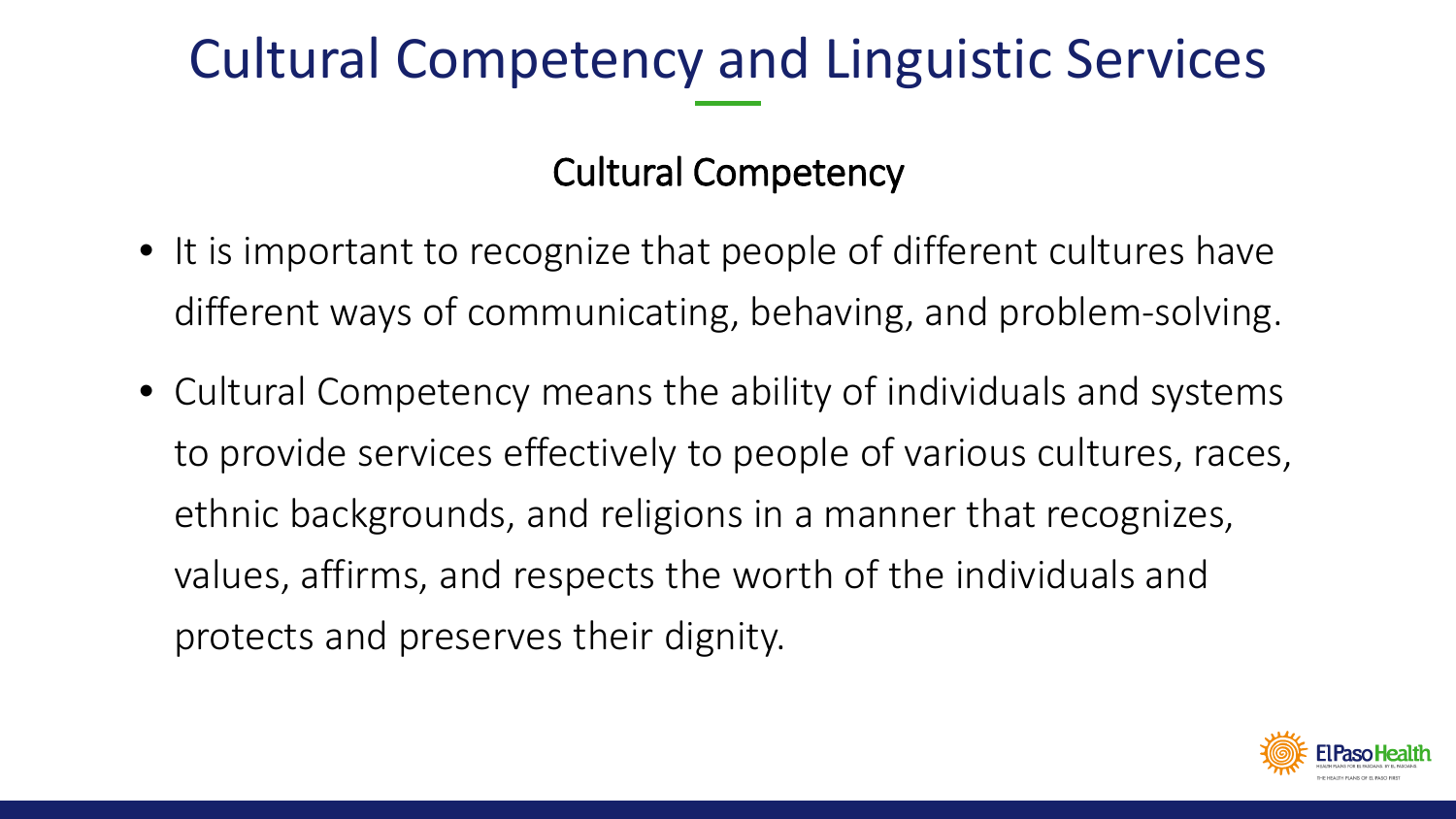### Health Literacy

- Health literacy is defined as "the degree to which individuals understand basic health information and the services needed to make appropriate health decisions."
- When Members understand, they can make positive changes and take better care of their health.
- A Member's health literacy can be affected by cultural beliefs, level of education and the ability to understand the English language.
- American Medical Association video on Health Literacy: <https://www.youtube.com/watch?v=ubPkdpGHWAQ> (AMA "short health literacy" video)

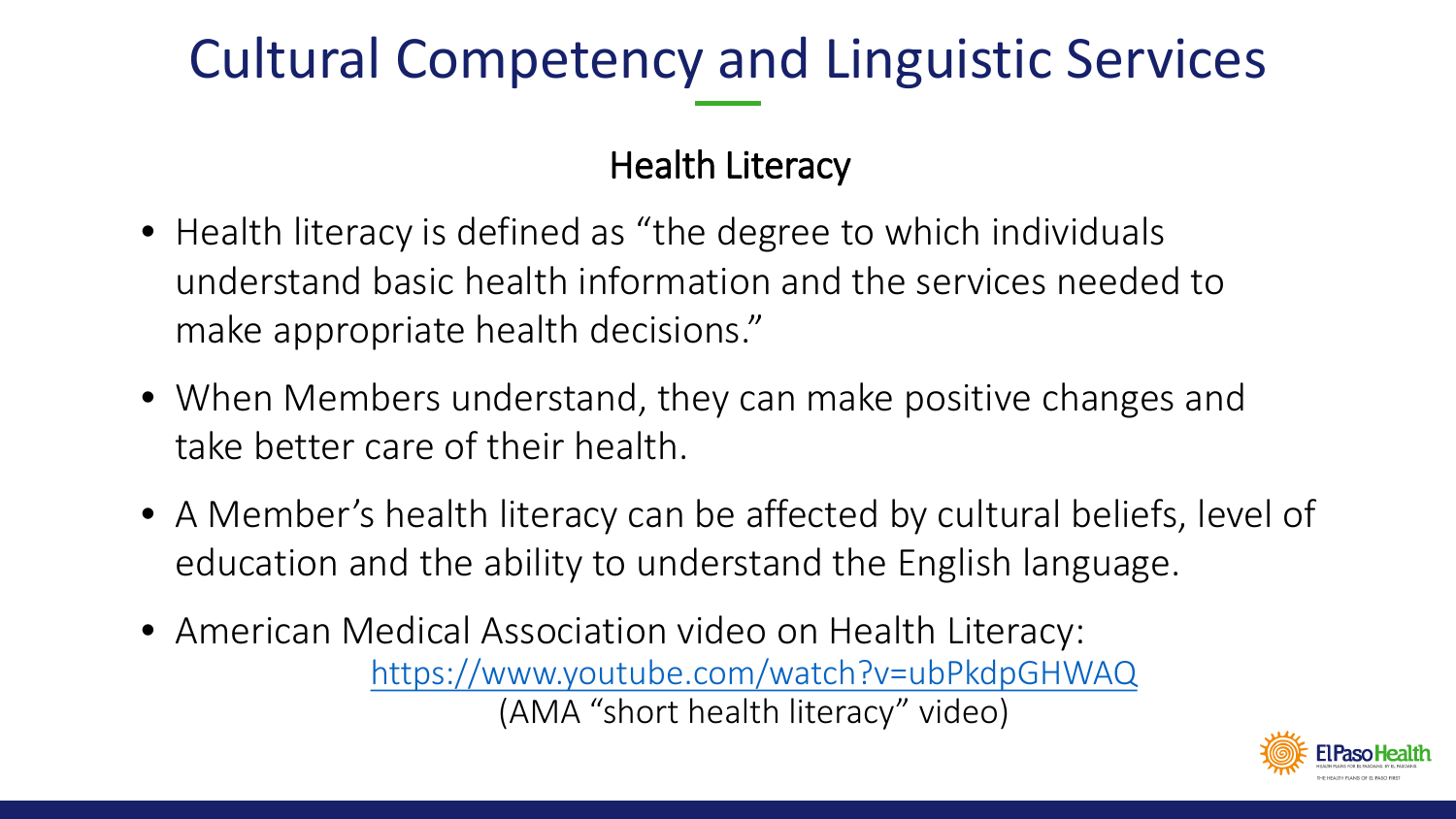- El Paso Health's *Culturally Competency Plan* policy is infused throughout the organization operations.
- We partner with agencies that offer interpreter services for Providers and Members to ensure the delivery of culturally and linguistically sensitive services.
- Our contracted interpreters are competent and proficient in English and other languages common in the El Paso SDA, have training in the ethics of interpreting and have the ability to interpret accurately and impartially.

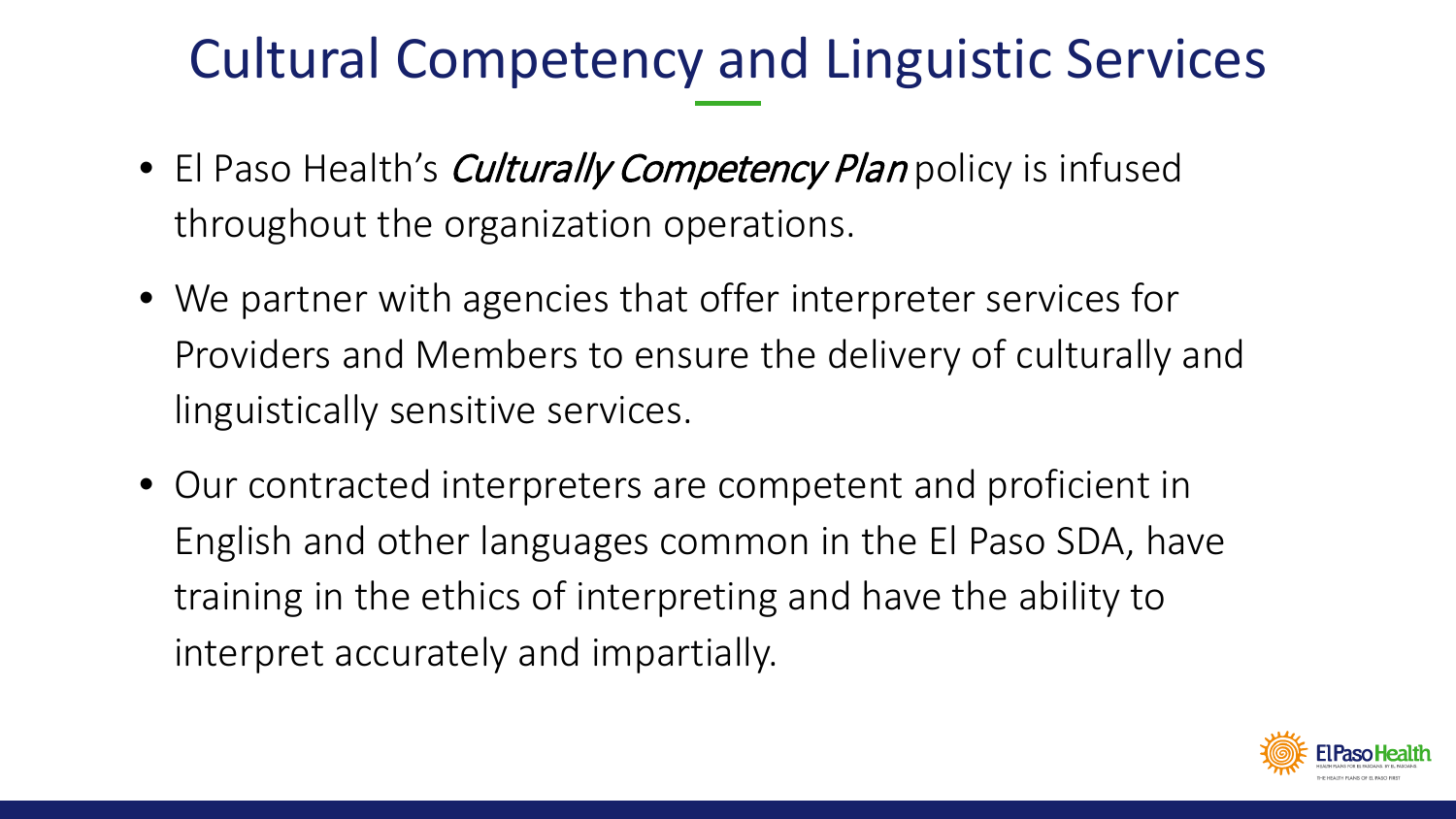- Both Members and Providers may request interpreter services free of charge.
- Providers who do not have staff that meet the language needs of a Member may call El Paso Health's Member Services Hotline or the 24-hour on-call Member Services Representative for assistance with obtaining interpreter services.
- Members may request interpreting services by calling the Member Services Hotline or accessing the TDD line.

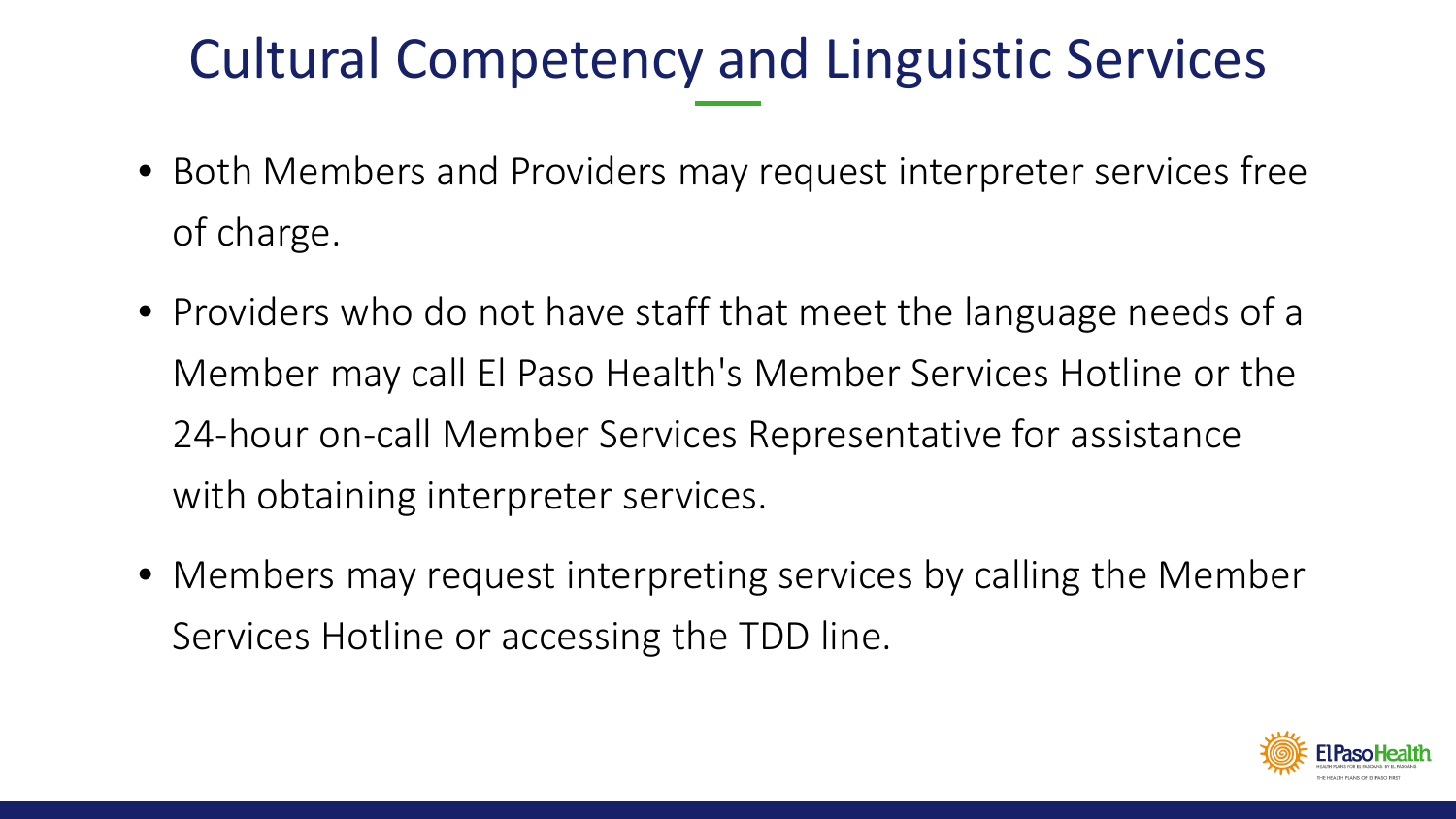- El Paso Health facilitates Provider orientations, annual surveys and quarterly Member Advisory Group meetings to promote our Cultural Competency Plan and educate network Providers and Members about culturally competent services to avoid disparities in the delivery of medical services to the diverse populations of the El Paso SDA.
- El Paso Health Member Services and Outreach Associates assist Members in accessing culturally and linguistically (health literacy) appropriate community health and social service resources.
- Our Cultural Competency Plan is implemented as part of our commitment to recognizing the cultural diversity among our Members, Providers, stakeholders, constituents and the general public.

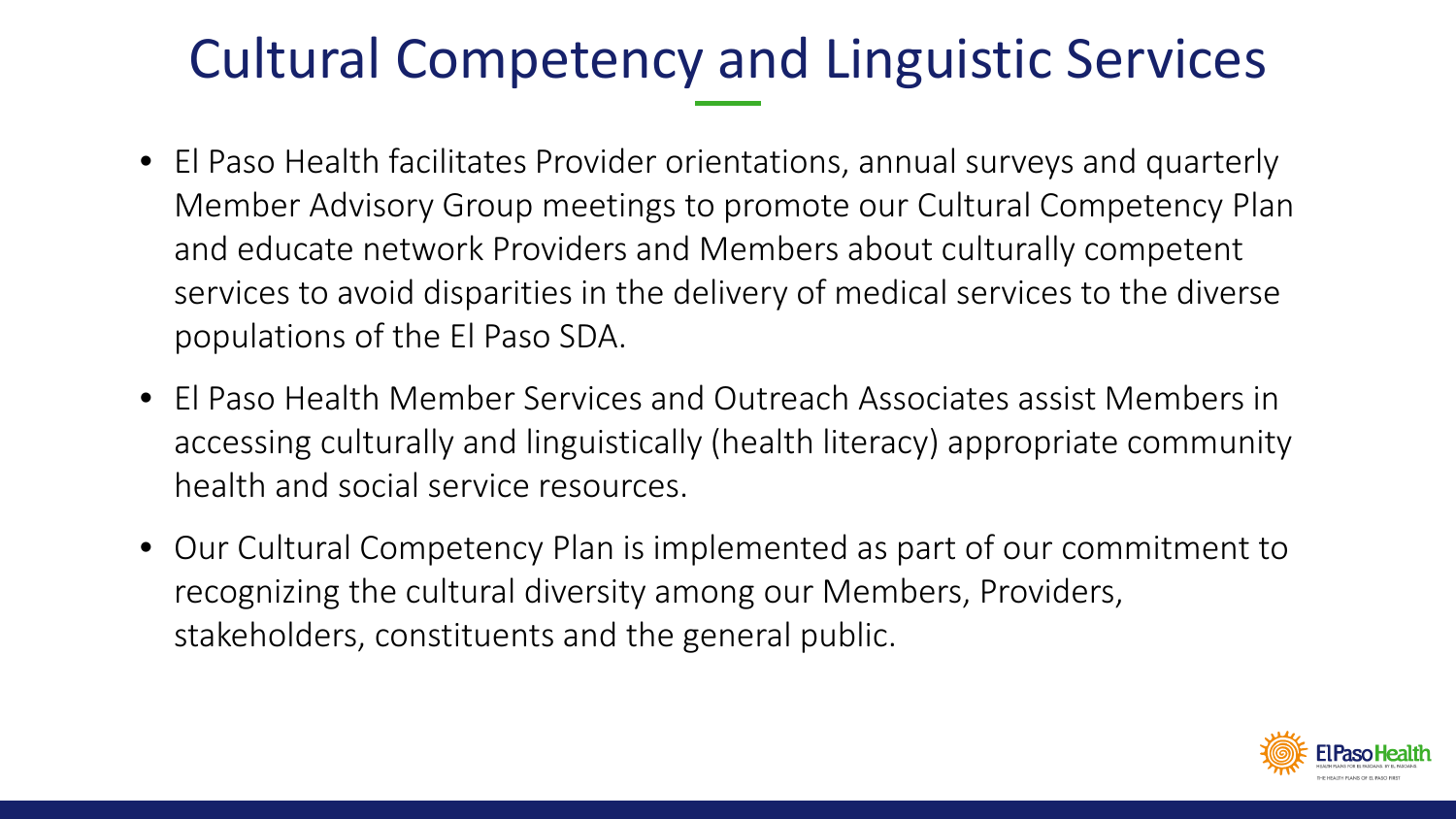In summary, El Paso Health provides covered services to Members of all cultures, races, ethnic backgrounds and religions, and disabilities in a manner that recognizes values, affirms, and respects the worth of our Members and protects and preserves their dignity through the provision of the following resources:

- 1. 100% of in-house call center and case management staff are bilingual English/Spanish
- 2. Arrange and pay for interpreter services through contracted vendors for sign language and other languages.
- 3. Coordination of tri-lingual interpreter services that involve the use of English/Spanish interpretation, American Sign Language and/or Mexican Sign Language
- 4. Written Member materials in non-English languages (health literacy)
- 5. Assurance that our Providers' facilities, as well as the offices of El Paso Health, are ADA compliant
- 6. Resolution of complaints from Members reporting language barriers with Providers and/or El Paso Health Associates